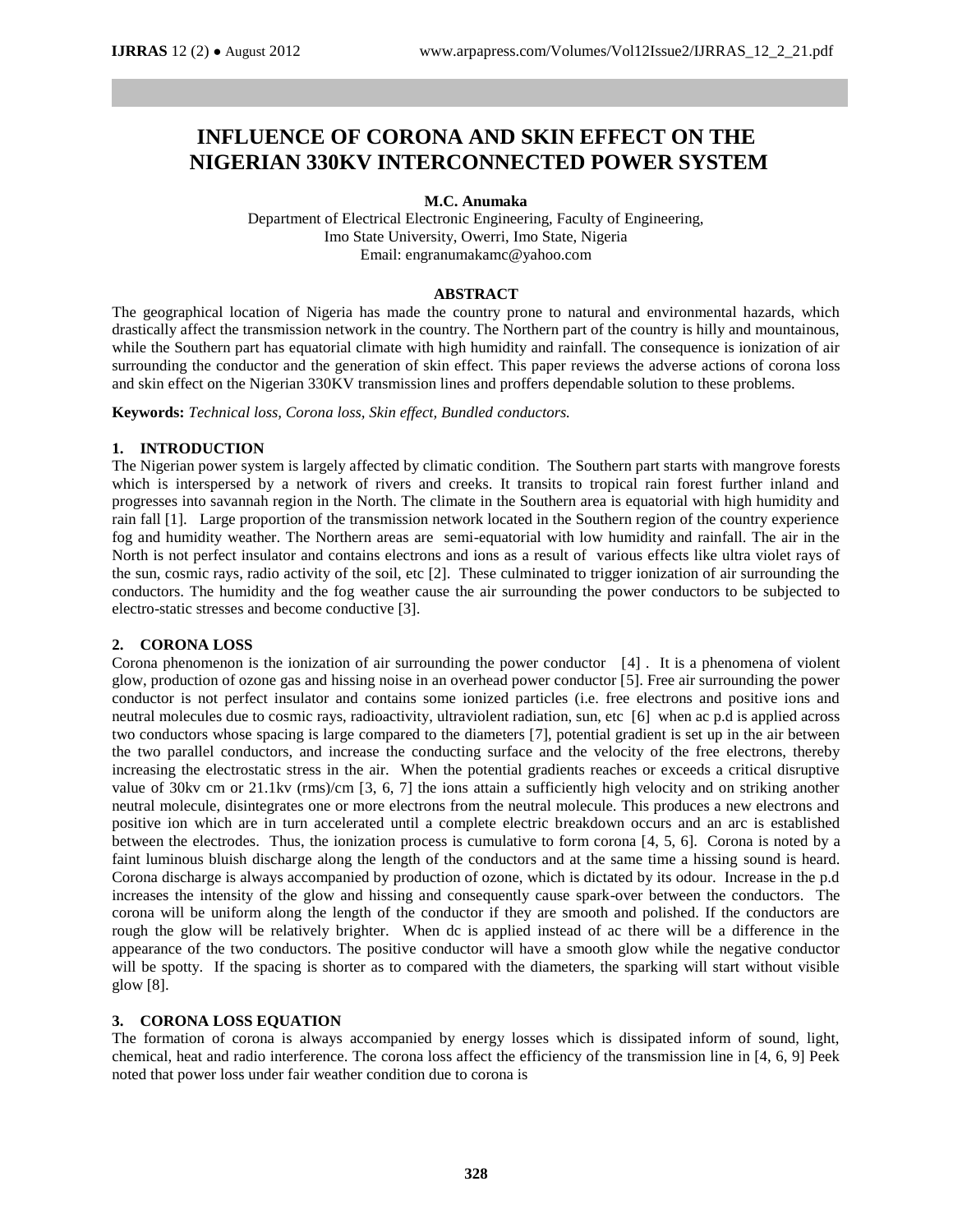$$
P_c = 2435 \left[\frac{f+25}{\delta}\right] \sqrt{\frac{r (V-Vd)^2 X 10^{-5} \text{ kw/km/phase............(1)}}{D}}
$$

Where;

 $f =$  Supply frequency in Hz

 $V = Phase-neutral voltage (rms) in kv$ 

 $Vd =$  disruptive voltage (rms) per phase in kv

 $r =$ Radius of conductors in meters

 $D =$  Spacing between conductors in meters.

The corona losses under bad weather condition may be many times more than that under fair weather conditions.

The above empirical formula derived by Peek has certain limitations and gives correct results if the ratio  $V/Vd > 1.8$ , the supply frequency has between  $25 - 125$  Hz, and the conductor radius is greater than 0.25cm. However, Peterson's formula gives better result when the value of the ratio V/Vd is less than 1.8 [3,4,6]

i.e.

21 x 10-6 fV<sup>2</sup> (log 10 D/r)<sup>2</sup> x F Pc <sup>=</sup> ………………………….(2)

Where

 $f = a$  factor which varies the ration V/Vd

 $V =$  Phase voltage in kv

It has been found out that both equations give different results.

From the Peek's formula, it is clear that corona loss is a function of air density correction factor  $\delta$  which appears directly in the denominator of the expression and indirectly in the value of the disruptive critical voltage.

$$
Vd = 21.1M_0 \text{ or } \ln \frac{d}{r} \text{ KV}
$$

High value of δ gives higher losses

∴ Loss is equal to  $\delta$  (V – Vd)<sup>2</sup>. Lower value of  $\delta$  gives lower value of Vd. Thus bad atmospheric conditions like rains, hailstorm and snow reduces the disruption critical voltage and hence increases the corona effects. The Peek's formula also indicate that the conductor size appears at two places;

Loss δ ………………...……..2(a) r  $\sqrt{d}$ 

Loss δ (V – Vd)2…………………………...2(b)

Equation 2(a) shows that loss is proportional to the square root of size of conductor. This implies that increase in the conductor diameter also increases the corona loss. Also, the equation 2(b) implies that Vd is directly proportional to the size of the conductor. Large conductor decreases the factor  $(V - Vd)^2$ .

#### **4. FACTORS AFFECTING CORONA AND CORONA LOSS**

The various factors affecting corona and corona loss include:

#### **1. Surface conditions**

Corona also depends on the surface conditions. Rough and uneven surfaces will give rise to more corona loss because unevenness of the surface decreases the value of breakdown voltage. The value of disruptive voltage is less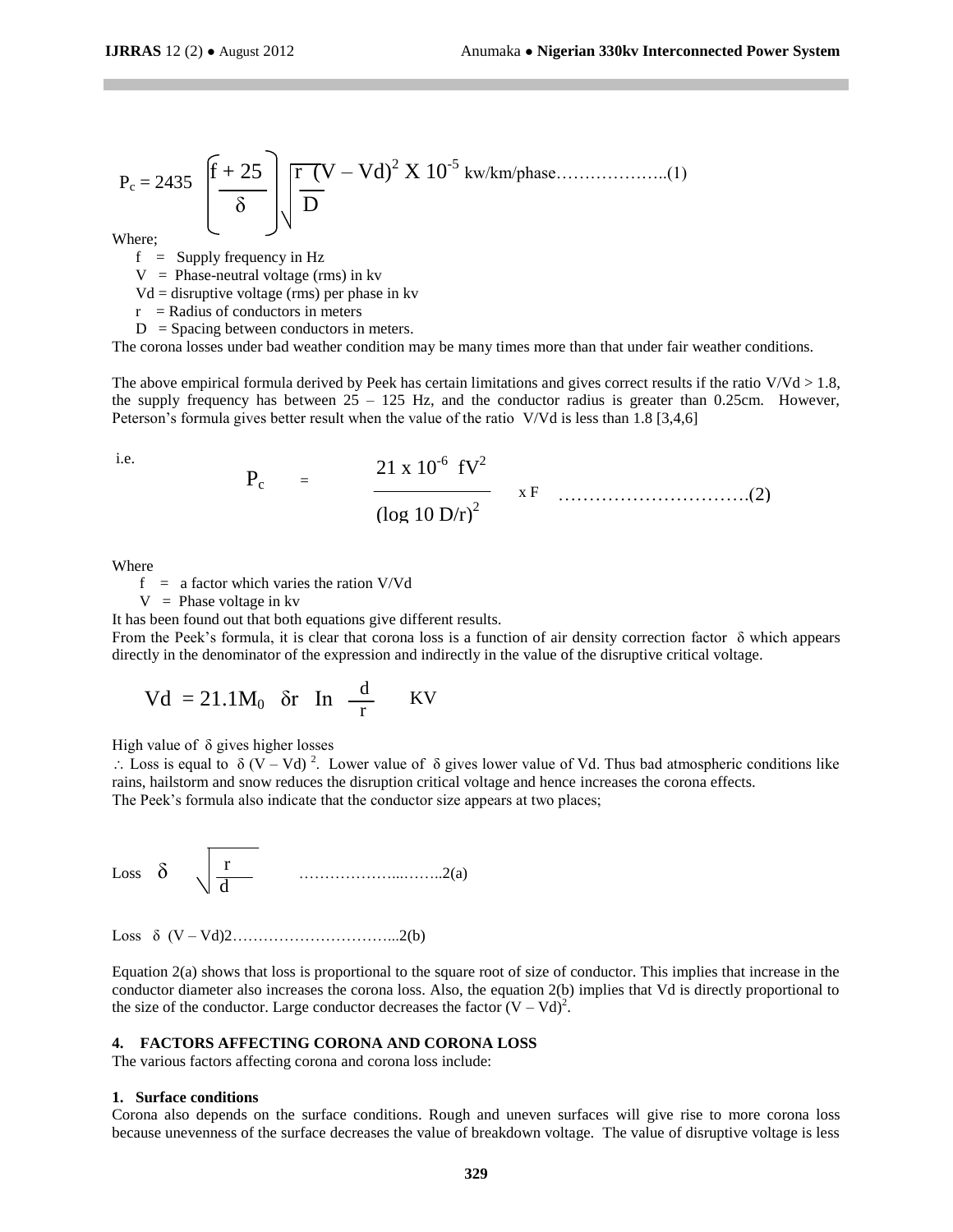and corona effect is dominant. Stranded conductor has an uneven surface and hence attract more corona effect than the smoothened conductor.

## **2. Line voltage**

The line voltage directly affects corona and the corona loss. For lower line voltage corona loss may be absent. But for voltages higher than critical disruptive voltage, corona starts. Higher the line voltage, higher is the corona loss.

## **3. Atmospheric conditions**

The atmospheric pleasure and temperature adversely control the presence of corona. The expression of corona loss implies that it is a function of the air density correction factor value of δ. The lower the value of δ the higher the loss. The pressure and temperature together decide the value of air density which affects critical disruptive voltage and the corona loss. The lower the value of critical disruptive voltage the higher the corona loss. For lower pressure and higher temperatures, the value of critical disruptive voltage will be small and corona effect and loss is dominant [9]. Hence in mountain areas the corona loss is high. Corona is affected by the physical state of the atmosphere. In stormy weather conditions, dusty and rainy conditions, number of free electrons and ions are more hence disruptive voltage is lower. This increases the corona loss considerably.

## **4. Size of conductor**

Increase in the conductor size also increases the conductor surface field intensity. Also from Peek's equation, the corona loss is directly proportional to square root of radius conductor i.e. is  $\alpha = \sqrt{r/d}$ the factor (V-Vd)<sup>2</sup> is proportional to the size of the conductor. So the loss is more if the size of the conductor is more. But for large size conductors, Vd is more and hence the term  $(V - Vd)$  is less. Thus loss is less. The effect of Vd is more dominating than the factor squared hence higher the size of the conductor, lower is the corona loss [3, 4].

## **5. High Supply Frequency**

From the Peek's equation of corona loss, it can be observed that corona loss is affected by the supply frequency. Higher the supply frequency, higher the corona loss. The d.c. corona loss is less compared to a.c. corona loss. Due to corona effect in ac line, the third harmonic components are generated hence actual corona loss is higher [9].

#### **6. Bundled conductors**

For higher voltages a single conductor per phase produces large corona loss and consequently large radio interference which affect communication lines. This can be overcome by using two or more than two conductors per phase. This increases the geometric mean distance (GMD) of the conductors, which increases the disruptive voltage and reduces corona loss [4].

#### **7. Spacing between conductors**

Spacing the conductors is an effective method of ameliorating the corona. If the spacing is made very large, corona can be absent. Practically the spacing is selected so that corona is tolerable.

#### **8. Profile of conductors**

The shape of the conductors whether flat, oval, cylindrical etc. affects the corona loss. The cylindrical shaped conductors have field uniformity which reduces corona loss when compared to any other shape.

#### **9. Mean sea level**

The height of the conductors from the sea level also affects the corona loss. At a very high level above the mean sea level, the number of ion per c.c of air is quiet high. The smaller the clearance of the conductors from the sea level, higher is the corona loss.

#### **10. Load current**

As the load current increases, the temperature of the conductors increases and does not allow snow and, dew to deposit on the surface. Thereby minimizing the conductivity of the surrounding the conductor and limiting the formation of corona. Sequel to the above factors, for the long transmission lines the corona loss per km at various points is obtained. The net corona loss is taking average of all the values.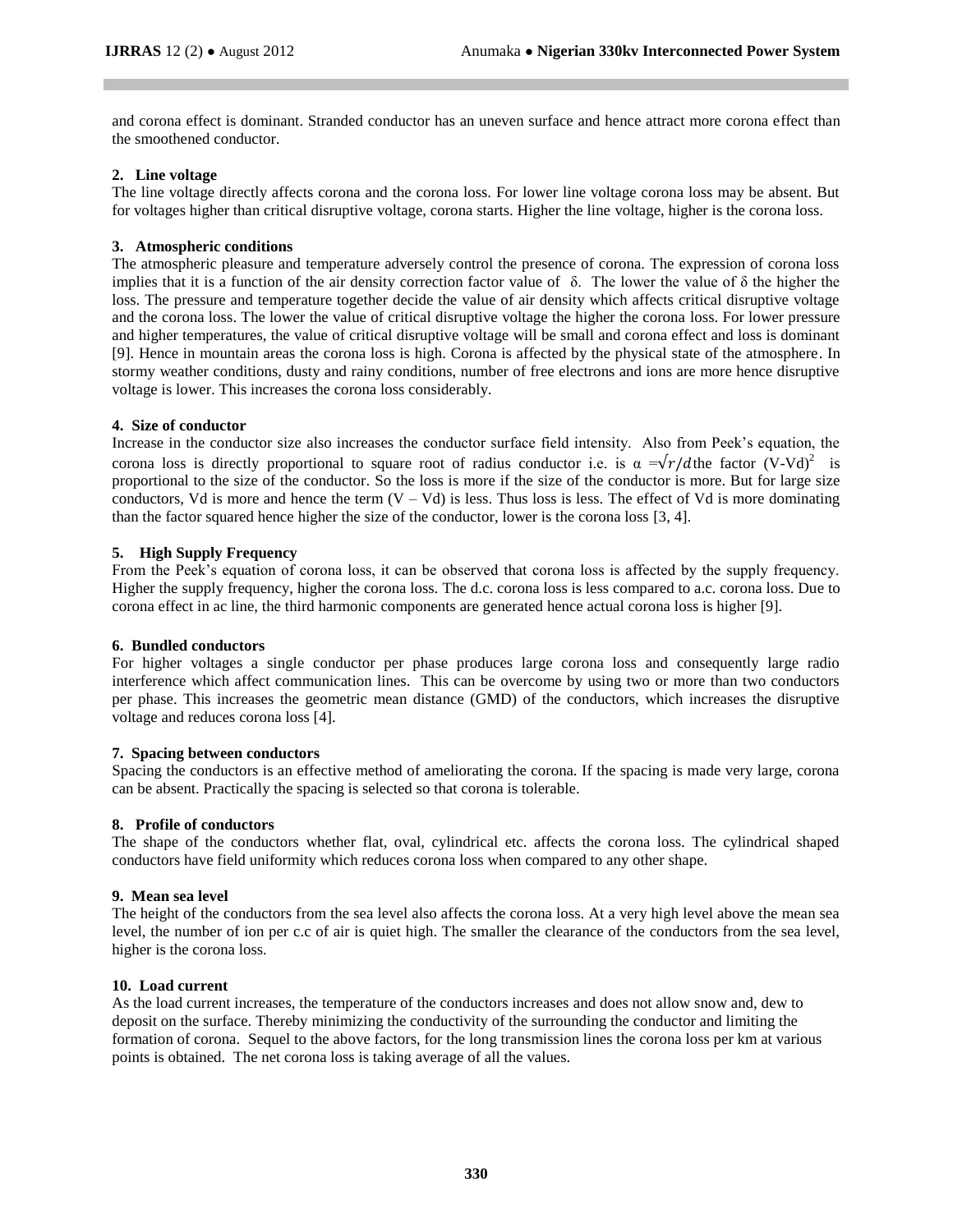## **11. Conductivity of the atmosphere**

The conductivity of the air is determined by the number of ions per unit volume of air, the size and charge per ion. At higher air density, the conductivity of air increases and corona loss also increases. Thus, corona loss is higher in hilly areas than in plain areas.

## **12. Heat from load current**

Heat dissipated when the conductor is carrying load also contribute to the minimization of corona loss. During the fog and humid weather, tiny dew drops accumulate on the surface of the conductor when the temperature is low, thereby causing large corona loss. At rated load, the conductor become warm and heat from the conductor prevents such condensation and reduces corona losses along the lines [8, 12].

## **5. EFFECT OF CORONA LOSSES ON THE NIGERIAN 330KV TRANSMISSION NETWORK VIZ**

### **a. Increase flow of charging currents**

When corona occurs, it increases the effective diameter of the conductor and effective capacitance of the conductor. This action increases the flow of changing current. If the system is grounded, the frequency of currents flowing through the ground and the voltage are tripled.

## **b. Interference**

Another effect of corona is its interference with the communication circuits due to electromagnetic and electrostatic induction effects, which tends to introduce third harmonic components. The current pulses generated by corona discharge propagate along the conductor and cause interference with the communication signals. The amplitude modulated broadcasting, aviation, marine, power line carrier, ship to shore SOS, calls, etc, are affected by this interference. The rate of interference depends on the conductor surface and diameter. Rough conductor surface causes accumulation of airborne particles which become a layer of semi-carboniferous materials on the conductor.

## **c. Power Loss**

Among other effects, corona loss reduces the energy delivered and the transmission efficiency of the line. During corona action, non-sinusoidal current is drawn, causing non-sinusoidal voltage drop along the line. Power is also lost through the flash-over in insulator or between phases, resulting considerable damage to the equipment. Power is also wasted in form of violet glow which is also harmful to the human beings.

#### **d. Chemical Action**

Production of ozone during corona generates the corrosion of the conductors.

#### **e. Bus-bar flashover**

Poor design transmission network is prone to corona on bus-bars of substations rated for 35kv and above during normal operation. Corona discharge around bus-bar is extremely bad due to the fact that intensive ionization of the air reduces its dielectric strength, result flashover in the insulators and between phases especially when the surfaces are dirty. The production of ozone due to corona discharge aggressively corrode the metallic components in the substations and the switch gears covering them with oxides.

## **6. SKIN EFFECT LOSS**

Skin effect entails high resistance to alternating current which results in non-uniformity of linkage flux [3,7]. Basically, when direct current flows in the conductor, the current is uniformly distributed across the section of the conductor. But the flow of alternating current in a conductor is non-uniform, with the outer filaments of the conductor carrying more current than the filaments closer to the centre. Hence, there is higher resistance to ac than dc. This effect increases the frequency and size of conductor is increased. The inner filaments carrying current produces flux that links the outer filaments. The inductance/impedance of the inner strands is greater than outer strands which results in more currents in the outer strands than the inner strands. The energy dissipated in the nonuniformity of flux linkage constitutes skin effect loss.

The skin depth of a copper conductor transmitting a 60Hz signal is approximately 0.75cm [10]. As a result, not much of the current flows in the center of the conductor. This fact is a fortunate one because it allows the aluminum conductor, whose skin depth is root two times that of copper used in transmission lines to be reinforced with a braided steel core without lowering the current carrying capacity.

The internal flux of a conductor produces phenomena known as skin effect. The flux consists of flux lines which are circular and concentric with the conductor surface. This results in flux lines which only link a portion of the conductor's cross section. Therefore the central cross sections of the conductor have larger total flux linkages than the portions closer to the outside of the conductor. This means that a higher voltage will be induced, longitudinally,